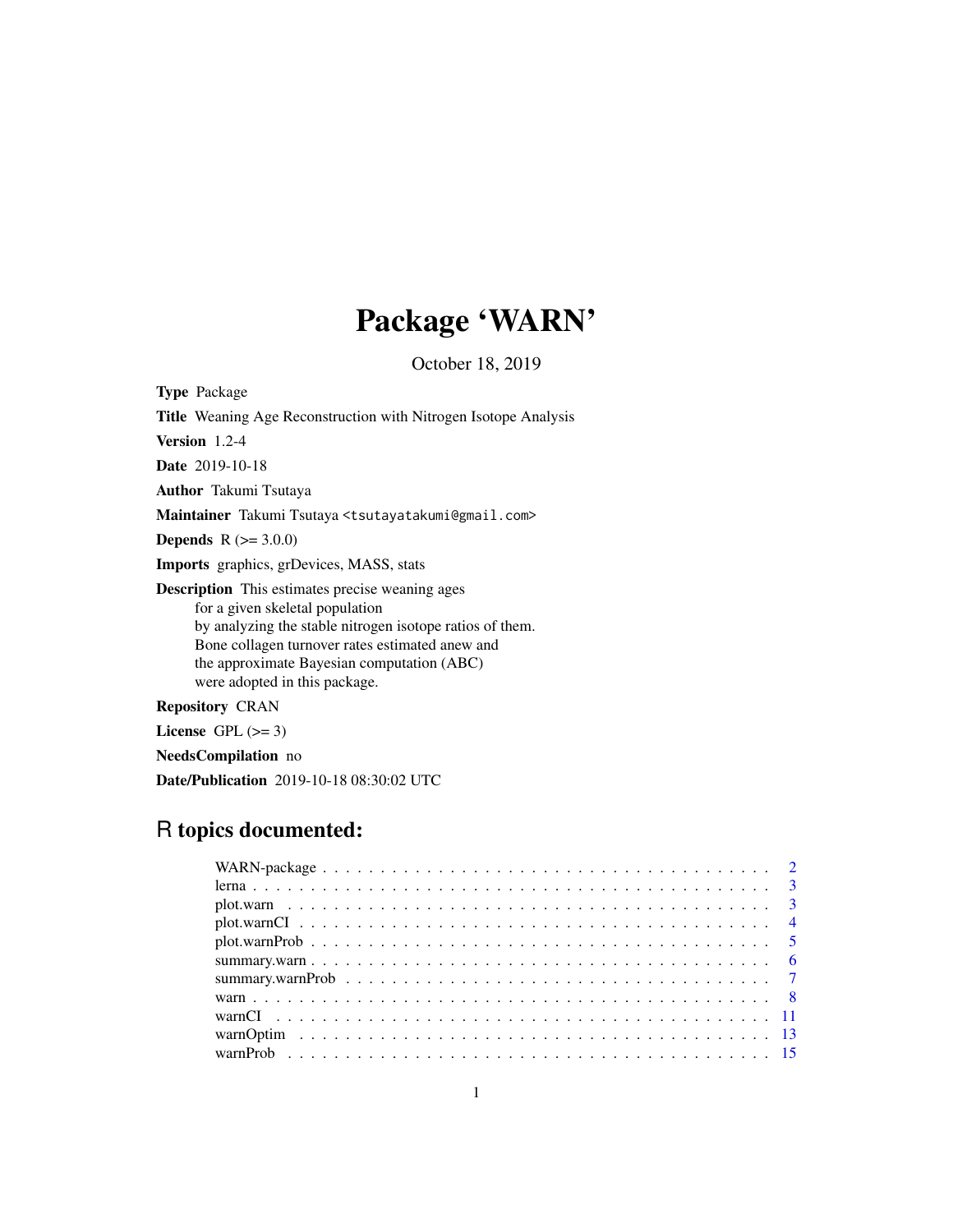### <span id="page-1-0"></span>**Index** [17](#page-16-0)

#### <span id="page-1-1"></span>**Description**

WARN is a package to estimate precise weaning ages for a given skeletal population by analyzing the measured stable nitrogen isotope ratios (d15Ns) of them. Bone collagen turnover rates in non-adults estimated anew and the approximate Bayesian computation (ABC) were adopted in the model.

#### Details

| Package: | WARN       |
|----------|------------|
| Type:    | Package    |
| Version: | $1.2 - 4$  |
| Date:    | 2019-10-18 |
| License: | $GPL (=3)$ |

Function [warn](#page-7-1) esimates the age at the start and end of weaning, enrichment of d15N through maternal to infant tissue, and d15N value of collagen synthesized entirely from weaning foods with their posterior probabilities. Other geochemical values that change with breastfeeding and weaning can also be analyzed (e.g., d18O, Sr/Ca, and Ba/Ca). The warn performs approximate Bayesian computation (ABC) for a given set of estimated ages and measured d15N of non-adults from the skeletal population. Function [warnCI](#page-10-1) calculates credible intervals (CIs) of posterior probabilities under a given class "warn" object and a given threshold of CIs. Function [warnProb](#page-14-1) calculate posterior probabilities under a given class "warn" object and given parameter ranges. This package adopts S3 class. The detail of mathematical models is described in Tsutaya and Yoneda (2013).

# Author(s)

Takumi Tsutaya <tsutayatakumi@gmail.com>

# References

Tsutaya, T., and Yoneda, M. (2013). Quantitative reconstruction of weaning ages in archaeological human populations using bone collagen nitrogen isotope ratios and approximate Bayesian computation. *PLoS ONE* 8, e72327.

#### See Also

[warn](#page-7-1), [warnCI](#page-10-1), [warnOptim](#page-12-1), [warnProb](#page-14-1)

# Examples

## See ?warn, ?warnCI, and ?warnProb for examples.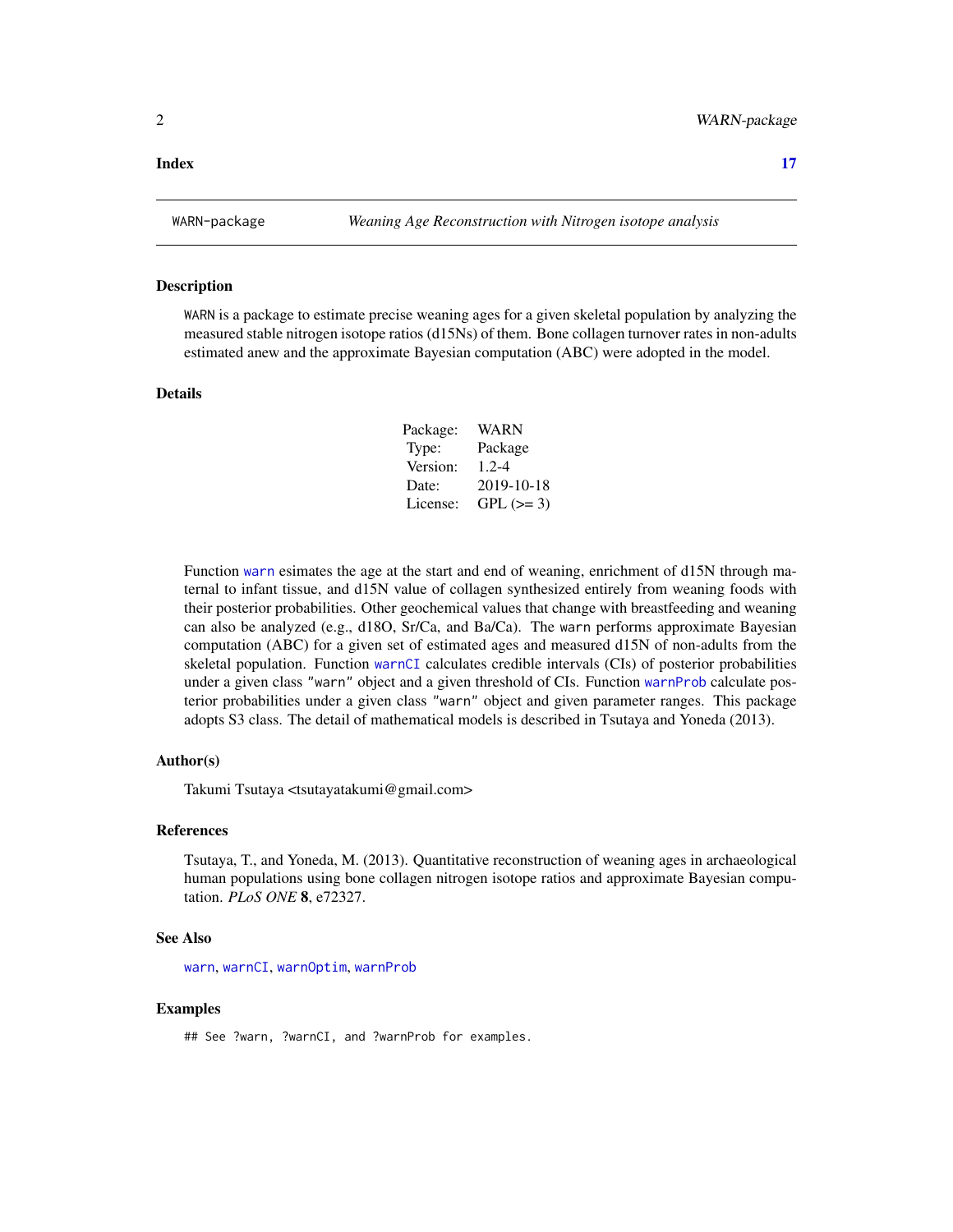<span id="page-2-0"></span>

#### **Description**

This data set gives the stable carbons and nitrogen isotope ratios of the 39 human bone samples from Middle Bronze Age (ca. 2100–1700 BC) Lerna, Greece reported in Triantaphyllou et al. (2008).

#### Usage

lerna

# Format

lerna is a data frame with 39 individuals (rows) and 5 variables (columns) of ID (skeletal number), sex, estimated age at death, and carbon and nitrogen isotope ratios, named id, sex, age, d13C, and d15N, respectively. sex is a factor with levels f, m, and u, which corresponds to famale, male, unknown, respectively. The estimated ages at death were midpoint values.

#### Details

See detail for Triantaphyllou et al. (2008).

#### Source

Triantaphyllou, S., Richards, M. P., Zerner, C., and Voutsaki, S. (2008). Isotopic dietary reconstruction of humans from Middle Bronze Age Lerna, Argolid, Greece. *J. Archaeol. Sci.* 35, 3028–3034.

<span id="page-2-1"></span>plot.warn *Plot for posterior weaning parameters*

# **Description**

plot.warn is a plotting utile for quick visualization of the result of weaning age reconstruction from an object of class "warn". The measured and modeled bone collagen nitrogen isotope ratios (d15Ns) are plotted ageinst estimated ages.

# Usage

```
## S3 method for class 'warn'
plot(x, hline.female = TRUE, hline.adult = FALSE,
  adult.mean = NA, adult.sd = 0,
  is.legend = TRUE, is.female = TRUE, plot = TRUE, \ldots)
```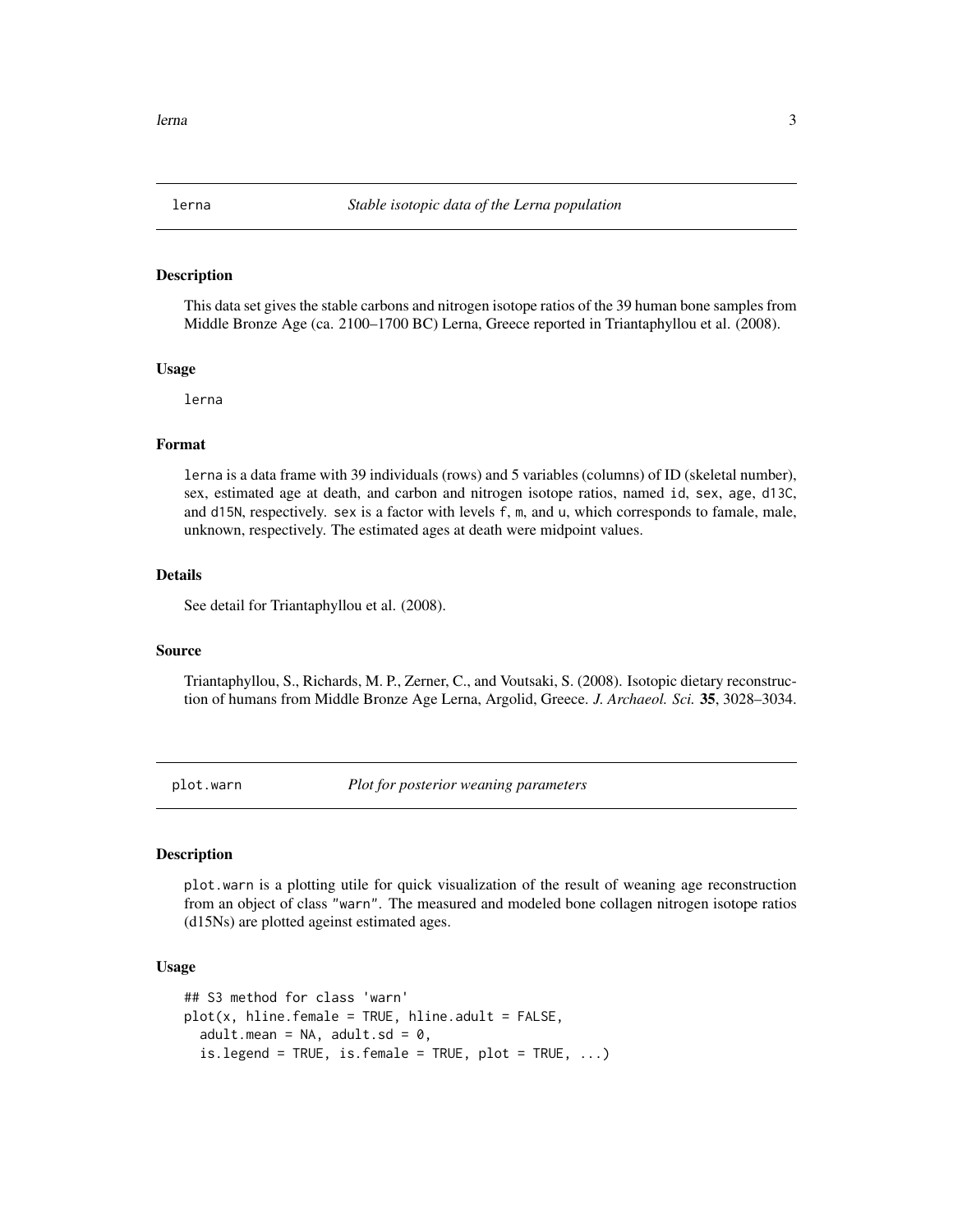### <span id="page-3-0"></span>Arguments

| x                         | an object of class "warn" generated by warn.                                                                                                                                                            |
|---------------------------|---------------------------------------------------------------------------------------------------------------------------------------------------------------------------------------------------------|
| hline.female, hline.adult |                                                                                                                                                                                                         |
|                           | logical; if TRUE, horizontal dotted lines indicating one standard deviation ranges<br>of adult females and all adults are plotted on the figure; the default is TRUE for<br>female and FALSE for adult. |
| adult.mean                | the mean d15N of all adults, an optional single value.                                                                                                                                                  |
| adult.sd                  | the one standard deviation of all adult d15N, an optional single value. Utilized<br>later in plot. warn.                                                                                                |
| is.legend                 | logical; if TRUE (the default), legend is plotted on the figure.                                                                                                                                        |
| is.female                 | logical; if TRUE (the default), female mean d15N is plotted on the figure.                                                                                                                              |
| plot                      | logical; if TRUE (the default), a figure is plotted, otherwise a list of d15N changes<br>in modeled bone and modeled diet is returned.                                                                  |
| $\cdots$                  | additional arguments passed to plot.                                                                                                                                                                    |

# Details

The following three results on d15N are plotted against age, the original measured ratios of nonadult bone collagen (Measured d15N), modeled ratios of non-adult bone collagen (Modeled d15N), and modeled ratios of collagen synthesized entirely from consumed foods in the last half year (Modeld diet). These results are calculated in [warn](#page-7-1). Mean d15Ns of adult females and all adults can also be plotted.

#### References

Tsutaya, T., and Yoneda, M. (2013). Quantitative reconstruction of weaning ages in archaeological human populations using bone collagen nitrogen isotope ratios and approximate Bayesian computation. *PLoS ONE* 8, e72327.

#### See Also

[WARN](#page-1-1), [warn](#page-7-1), [warnCI](#page-10-1), [warnProb](#page-14-1), [summary.warn](#page-5-1)

#### Examples

## See ?warn for examples.

<span id="page-3-1"></span>plot.warnCI *Plot for CI of posterior probabilities of weaning parameters*

#### Description

plot.warnCI is a plotting utile for quick visualization of credible interval (CI) of posterior probabilities of the weaning parameters from an object of class "warnCI". Results of kernel density estimation for the posteriors are plotted as a form of [contour](#page-0-0) or one-dimensional distribution with CIs.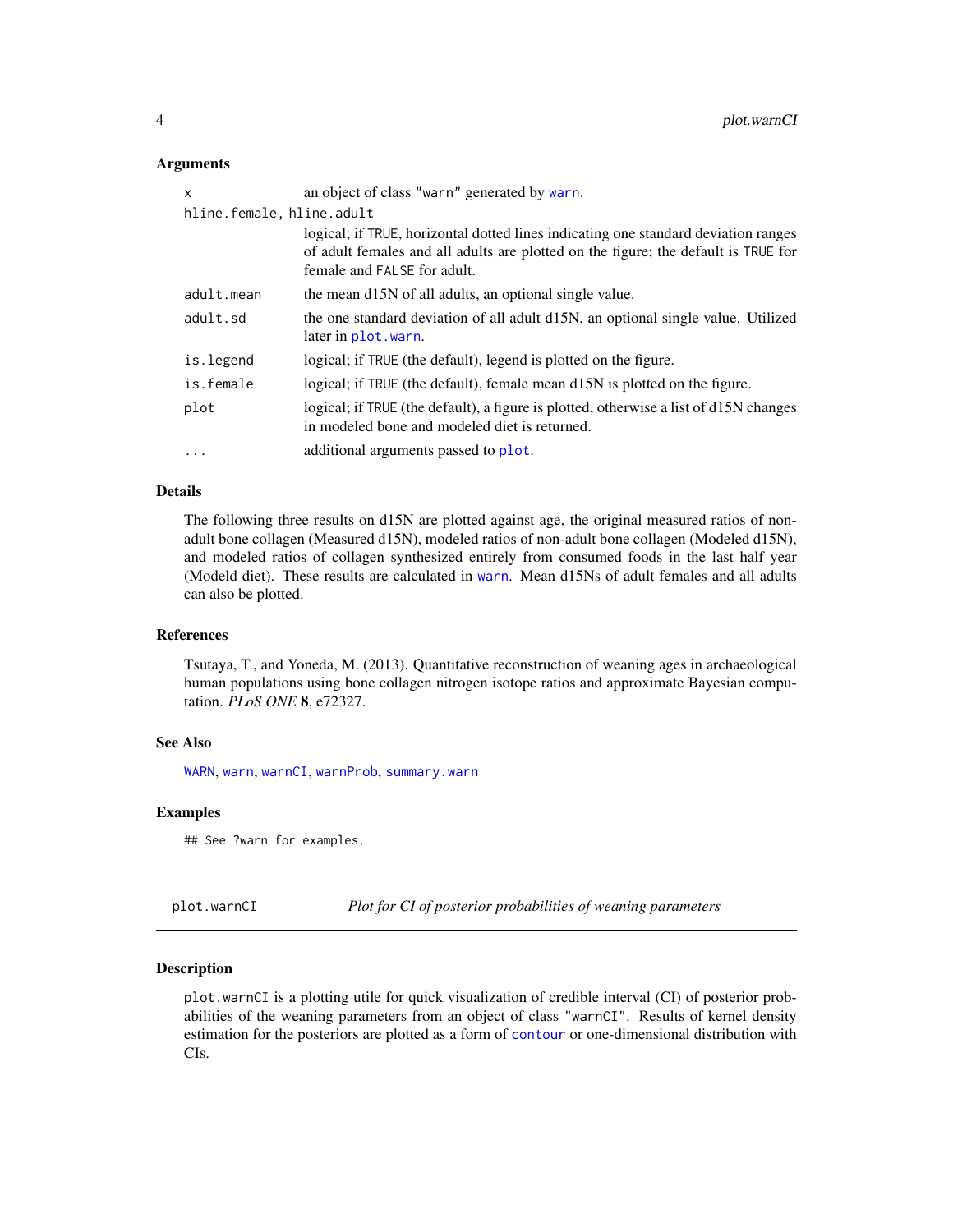# <span id="page-4-0"></span>plot.warnProb 5

#### Usage

```
## S3 method for class 'warnCI'
plot(x, weaning.par = "age", ...)
```
# Arguments

| X           | an object of class "warnCI" generated by warnCI.                                                                    |
|-------------|---------------------------------------------------------------------------------------------------------------------|
| weaning.par | character for the intended weanig parameter. The allowed values are "age" (the<br>default), "enrich", and "wnfood". |
| $\cdots$    | additional arguments passed to plot. warnProb.                                                                      |

# Details

Values on the contour lines indicate relative probabilities based on that of the maximum density estimator.

# References

Tsutaya, T., and Yoneda, M. (2013). Quantitative reconstruction of weaning ages in archaeological human populations using bone collagen nitrogen isotope ratios and approximate Bayesian computation. *PLoS ONE* 8, e72327.

#### See Also

[WARN](#page-1-1), [warn](#page-7-1), [warnCI](#page-10-1), [warnProb](#page-14-1), [plot.warnProb](#page-4-1)

# Examples

## See ?warnCI for examples.

<span id="page-4-1"></span>plot.warnProb *Plot for probabilities of posterior weaning parameters*

# Description

plot.warnProb is a plotting utile for quick visualization of the posterior weaning parameters from an object of class "warnProb". Results of kernel density estimation for the posteriors are plotted as a form of [contour](#page-0-0) with designated parameter ranges.

# Usage

```
## S3 method for class 'warnProb'
plot(x, is.legend = TRUE, is.contour = TRUE,
  is.image = FALSE, is.prior = FALSE, ...
```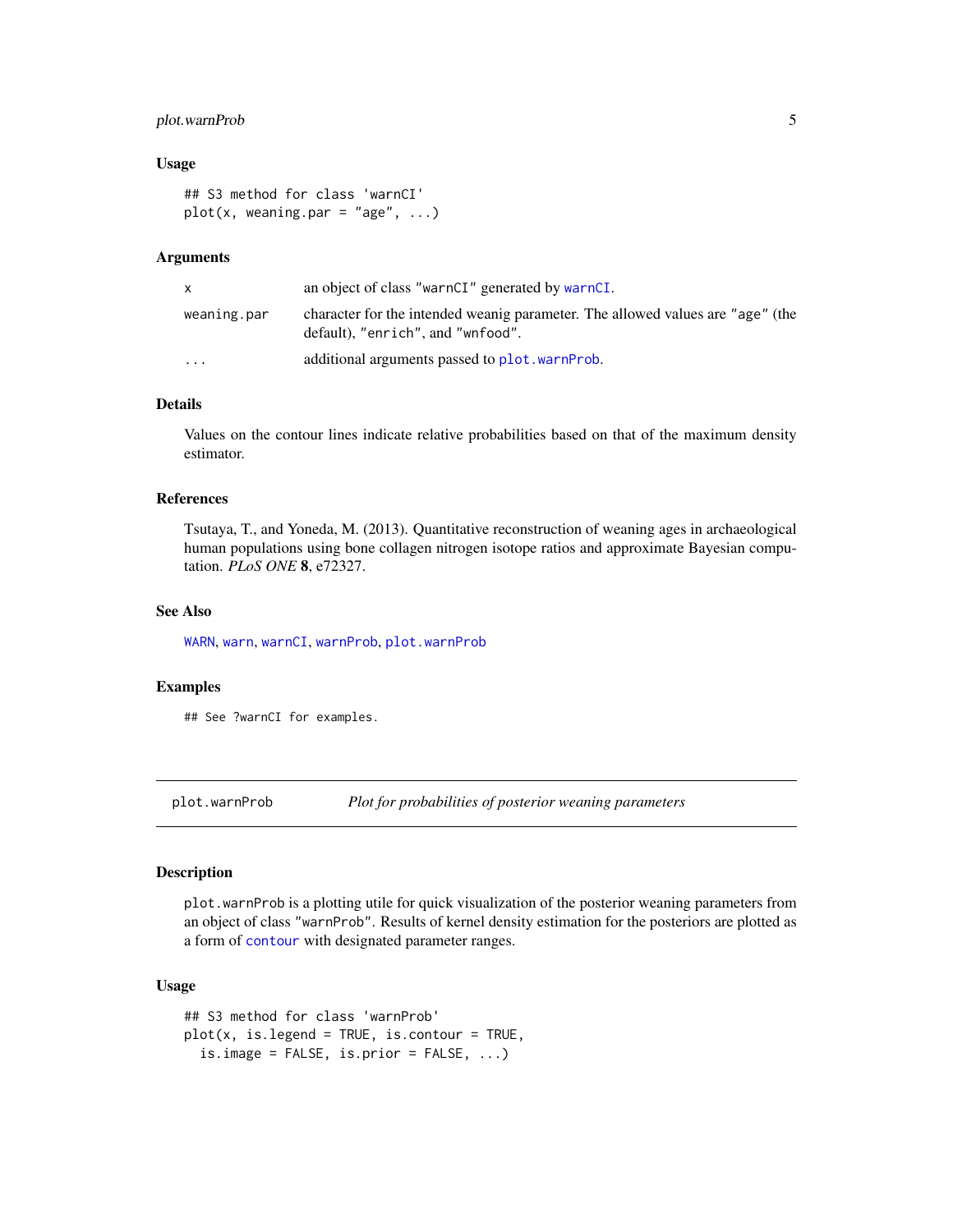# <span id="page-5-0"></span>Arguments

| x          | an object of class "warnProb" generated by warnProb.                                                                                                                                                                                                                   |
|------------|------------------------------------------------------------------------------------------------------------------------------------------------------------------------------------------------------------------------------------------------------------------------|
| is.legend  | logical; if TRUE (the default), legend is plotted on the figure.                                                                                                                                                                                                       |
| is.contour | logical; if TRUE (the default), contour lines corresponding to the probabilirties<br>are plotted with contour. Only used if the intended weanig parameter is wean-<br>ing ages (i.e., weaning.par = "age" in warnProb).                                                |
| is.image   | logical; if TRUE, grid of gray-scale rectangles with color strength corresponding<br>to the probabilirties is plotted with image. The default is FALSE, and only used<br>if the intended weanig parameter is weaning ages (i.e., weaning .par = "age" in<br>warnProb). |
| is.prior   | logical; if TRUE, prior density of the paramter is also plotted with dotted line. The<br>default is FALSE, and only used if the intended weanig parameter is enrichment<br>or weaning food (i.e., weaning.par = "enrich" or "wnfood" in warnProb).                     |
| .          | additional arguments passed to plot.                                                                                                                                                                                                                                   |

# Details

Values on the contour lines indicate relative probabilities based on that of the maximum density estimator.

#### References

Tsutaya, T., and Yoneda, M. (2013). Quantitative reconstruction of weaning ages in archaeological human populations using bone collagen nitrogen isotope ratios and approximate Bayesian computation. *PLoS ONE* 8, e72327.

# See Also

[WARN](#page-1-1), [warn](#page-7-1), [warnCI](#page-10-1), [warnProb](#page-14-1), [summary.warnProb](#page-6-1)

#### Examples

## See ?warnProb for examples.

<span id="page-5-1"></span>summary.warn *Summaries of posterior weaning parameters*

# Description

summary.warn calculates simple summaries of posterior samples for the four weaning parameters, which is the maximum density estimators and its marginal probabilities, a joint probability for the combination of the maximum density weaning ages, mean squared distance between the measured and modeled nitrogen isotope ratio (d15N), number of non-adult individuals used, and number of particles used in sequential Monte Carlo (SMC) sampling.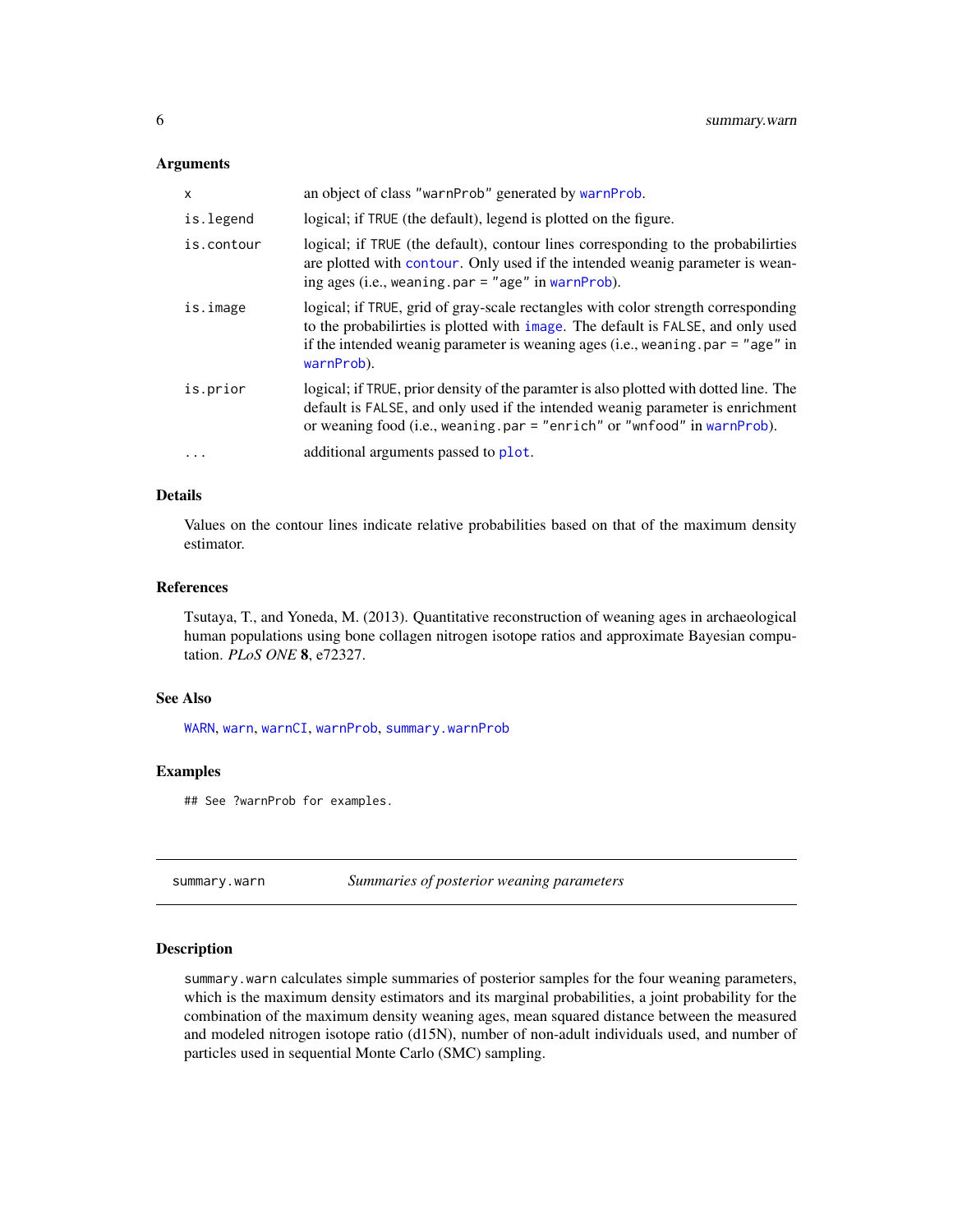# <span id="page-6-0"></span>summary.warnProb 7

### Usage

```
## S3 method for class 'warn'
summary(object, ...)
```
# Arguments

| object   | an object of class "warn" generated by warn.         |
|----------|------------------------------------------------------|
| $\cdots$ | additional arguments affecting the summary produced. |

# Value

summary.warn returns a list containing following components and those succeeded from "warn":

| call        | the matched call.                                                              |
|-------------|--------------------------------------------------------------------------------|
| mde         | the maximum density estimators and the marginal probabilities.                 |
| prob.2d.age | the joint probability for the combination of the maximum density weaning ages. |
| dist.mde    | the mean squared distance between the measured and modeled d15Ns.              |
| individual  | the number of non-adult individuals used.                                      |
| particle    | the number of particles used in SMC sampling.                                  |

# References

Tsutaya, T., and Yoneda, M. (2013). Quantitative reconstruction of weaning ages in archaeological human populations using bone collagen nitrogen isotope ratios and approximate Bayesian computation. *PLoS ONE* 8, e72327.

# See Also

[WARN](#page-1-1), [warn](#page-7-1), [warnCI](#page-10-1), [warnProb](#page-14-1), [plot.warn](#page-2-1)

#### Examples

## See ?warn for examples.

<span id="page-6-1"></span>summary.warnProb *Summaries of probabilities of posterior weaning parameters*

# Description

summary.warnProb calculates simple summaries of probabilities of posterior samples for the four weaning parameters, which is the intended weaning paramter, designated parameter range, and calculate posterior probability of the weaning parameter that ranges between the range.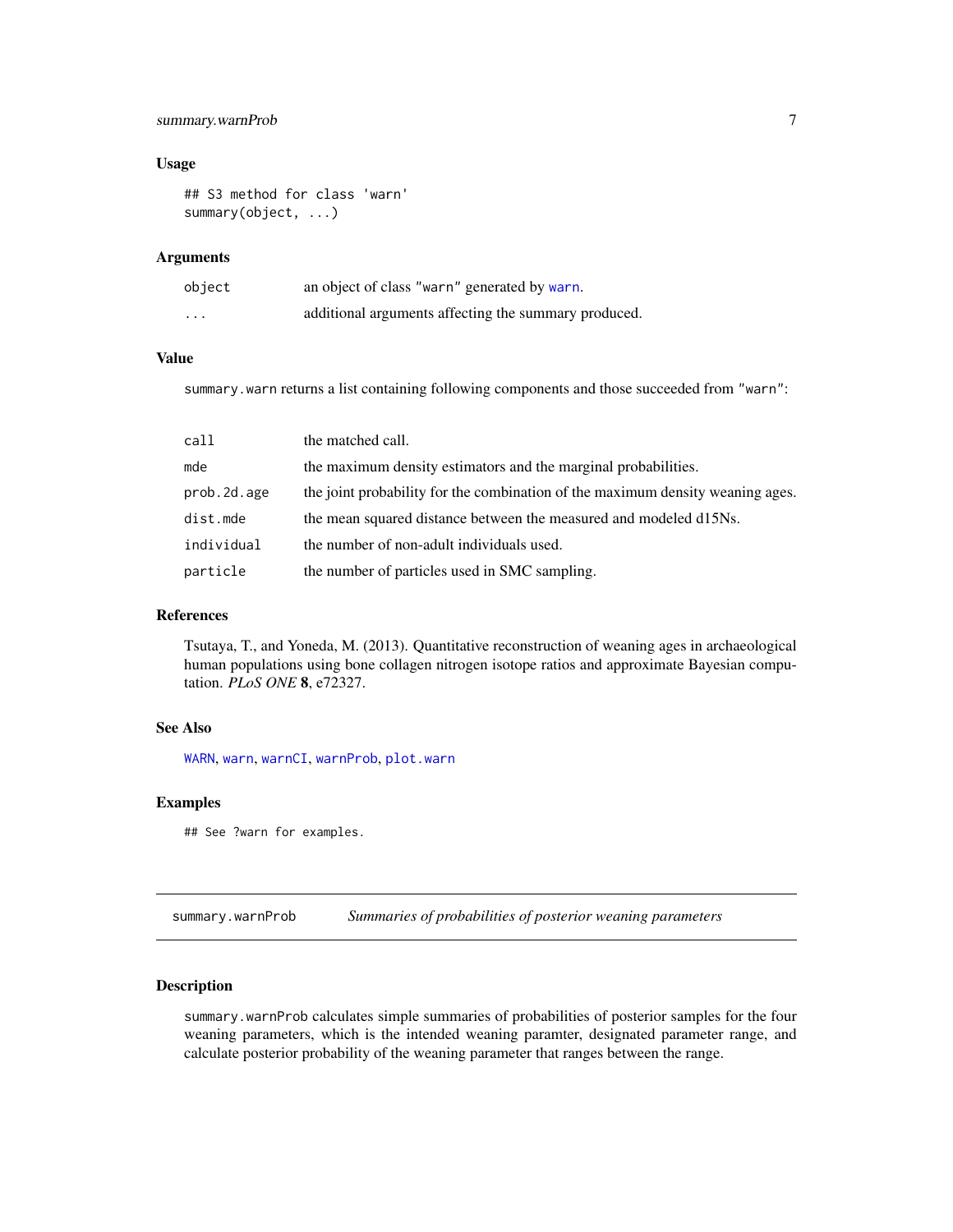# <span id="page-7-0"></span>Usage

## S3 method for class 'warnProb' summary(object, ...)

# Arguments

| object   | an object of class "warnProb" generated by warnProb. |
|----------|------------------------------------------------------|
| $\cdots$ | additional arguments affecting the summary produced. |

# Value

summary.warnProb returns a list containing following components and those succeeded from "warnProb":

| call        | the matched call.                                           |
|-------------|-------------------------------------------------------------|
| range       | a vector giving the range of the intended weanig parameter. |
| probability | posterior probability of parameter in the designated range. |
| weaning.par | a character indicating the weaning parameter used.          |

#### References

Tsutaya, T., and Yoneda, M. (2013). Quantitative reconstruction of weaning ages in archaeological human populations using bone collagen nitrogen isotope ratios and approximate Bayesian computation. *PLoS ONE* 8, e72327.

# See Also

[WARN](#page-1-1), [warn](#page-7-1), [warnCI](#page-10-1), [warnProb](#page-14-1), [plot.warnProb](#page-4-1)

# Examples

## See ?warnProb for examples.

<span id="page-7-1"></span>

| warn | Weaning parameter estimation with approximate Bayesian computa- |  |  |  |
|------|-----------------------------------------------------------------|--|--|--|
|      | tion                                                            |  |  |  |

# Description

warn estimates weaning parameters (i.e., weaning ages, enrichment factor, and nitrogen isotope ratio (d15N) of weaning food derived collagen) for a given skeletal population under the flamework of approximate Bayesian computation (ABC).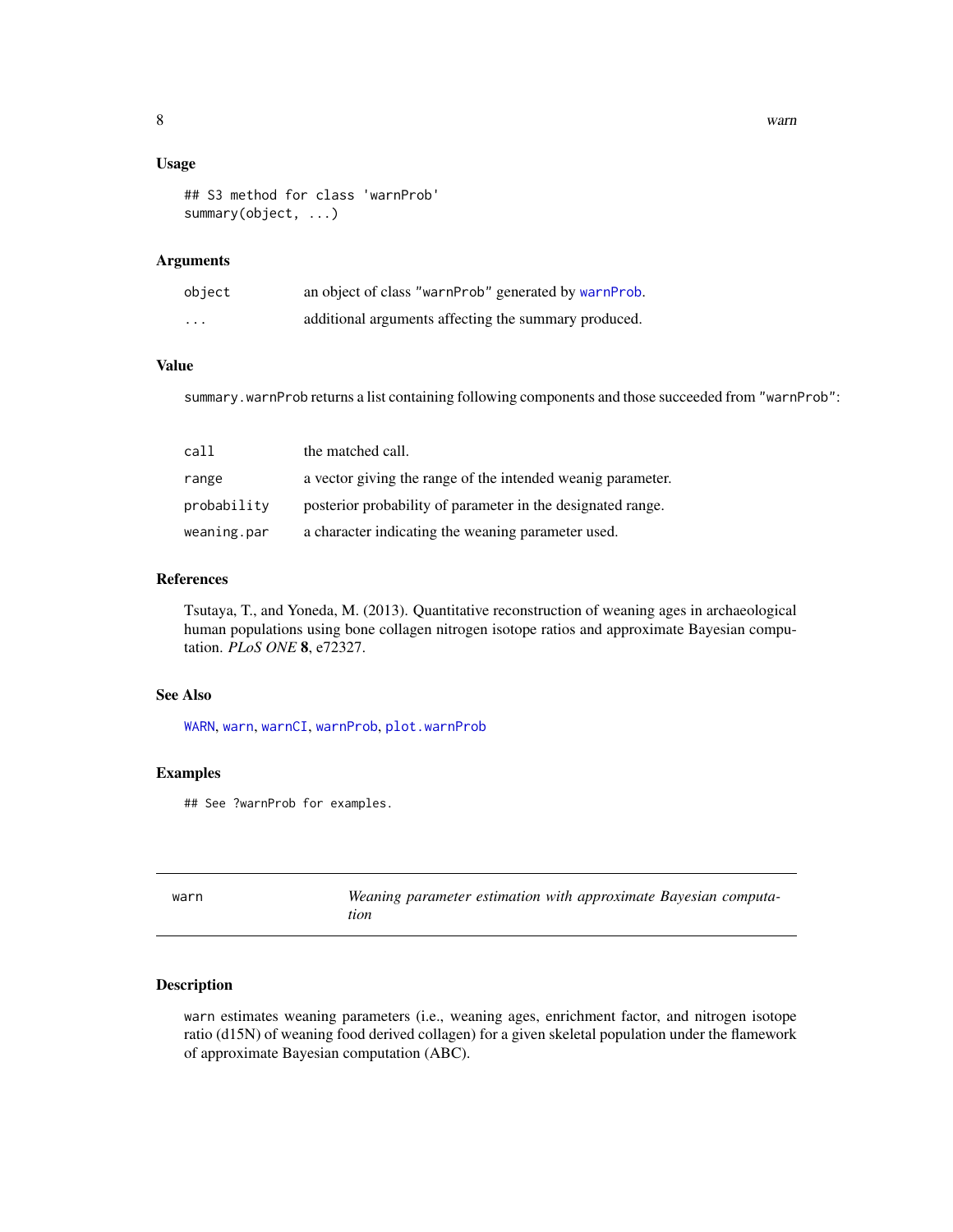<span id="page-8-0"></span>warn 9

# Usage

```
## Default S3 method:
warn(age, d15N, female.mean, female.sd = NA,
 fraction = "collagen",
 prior = c(0.5, 3, 3, 3, 1.9, 0.9, female.mean, 3, 0, 1),
 num.particle = 10000, form = "parabolic",
  tolerances = c(2.0, 1.0, 0.5, 0.25, 0.125, 0.0625, 0))
```
# Arguments

| age          | a vector of estimated ages in year of the non-adult skeletons. Ages greater than<br>10 years are not allowed.                                                                                                                                                                                                                                                                                                                                               |  |  |
|--------------|-------------------------------------------------------------------------------------------------------------------------------------------------------------------------------------------------------------------------------------------------------------------------------------------------------------------------------------------------------------------------------------------------------------------------------------------------------------|--|--|
| d15N         | a vector of bone collagen d15N of non-adult skeletons. Other geochemical val-<br>ues (e.g., d18O, Sr/Ca, and Ba/Ca) can be used with this argument.                                                                                                                                                                                                                                                                                                         |  |  |
| female.mean  | the mean d15N of the adult females, single value.                                                                                                                                                                                                                                                                                                                                                                                                           |  |  |
| female.sd    | the one standard deviation of adult female d15Ns, an optional single value. Uti-<br>lized later in plot. warn.                                                                                                                                                                                                                                                                                                                                              |  |  |
| fraction     | fraction of bone analyzed. The allowed values are collagen and mineral. The<br>turnover rate specific to each fraction will be used.                                                                                                                                                                                                                                                                                                                        |  |  |
| prior        | a vector of hyper parameter values for prior distributions of the weaning pa-<br>rameters and the individual error term. Mean and SD for t1 (age at the start<br>of weaning), t2 (age at the end of weaning), enrichment of d15N, d15N of<br>weaning food derived collagen, and sigma used in ABC-SMC, in sequence.<br>The values are succeeded to mean and sd arguments of rnorm. The default<br>is $c(0.5, 3, 3, 3, 1.9, 0.9,$ female. mean, $3, 0, 1$ ). |  |  |
| num.particle | number of particles in sequential Monte Carlo (SMC) sampling; defaults to<br>10000.                                                                                                                                                                                                                                                                                                                                                                         |  |  |
| form         | form of the model curve for the weaning process. The allowed values are<br>"linear", "parabolic" (the default), "reverse", and "sigmoid".                                                                                                                                                                                                                                                                                                                   |  |  |
| tolerances   | a vector of decreasing torelances used in the SMC sampling. The default is<br>$c(2.0, 1.0, 0.5, 0.25, 0.125, 0.0625, 0).$                                                                                                                                                                                                                                                                                                                                   |  |  |

# Details

The warn esimates the age at the start and end of weaning, enrichment of d15N through maternal to infant tissue, and d15N value of collagen synthesized entirely from weaning foods with their posterior probabilities. Other geochemical values that change with breastfeeding and weaning can also be analyzed (e.g., d18O, Sr/Ca, and Ba/Ca). Probabilities are estimated by SMC with partial rejection control, and the algorithm was derived from Sisson et al. (2007, 2009). The posterior probabilities are obtained as a result of kernel density estimation, a product of [kde2d](#page-0-0) in MASS package for weaning ages, and [density](#page-0-0) for enrichment and weaning foods. The model used to describe the change in d15N during weaning contains a new estimate of bone collagen turnover rates in non-adults, and is shown in Tsutaya and Yoneda (2013).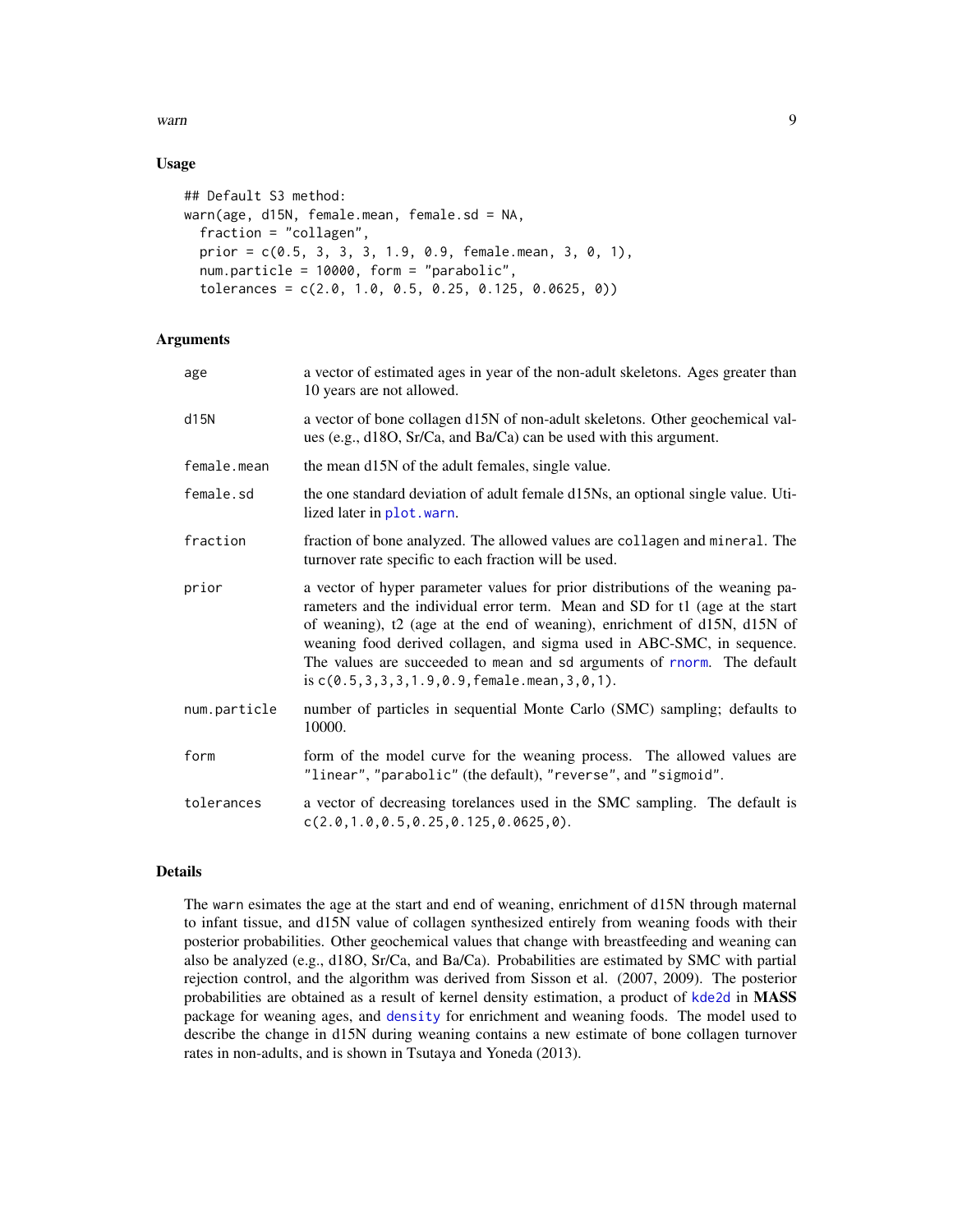# <span id="page-9-0"></span>Value

warn returns an object of [class](#page-0-0) "warn".

The function [summary](#page-0-0) and [plot](#page-0-0) are used to obtain and indicate a summary and figure of the results, respectively.

An object of class "warn" is a list containing at least the following components:

| mde         | the maximum density estimators and their marginal probabilities for the weaning<br>parameters.                       |
|-------------|----------------------------------------------------------------------------------------------------------------------|
| prob.2d.age | the joint probability for combination of the maximum density weaning ages.                                           |
| dist.mde    | the mean squared distance between the measured and modeled d15Ns of non-<br>adults.                                  |
| kde.age     | two-dimensional kernel density estimates of the weaning ages. A product of<br>kde2d in MASS package.                 |
| kde.enrich  | kernel density estimates of the enrichment factor from mother to infant. A prod-<br>uct of density.                  |
| kde.wnfood  | kernel density estimates of the d15N of collagen synthesized entirely form wean-<br>ing foods. A product of density. |
| posterior   | a matrix of final particles in SMC sampling.                                                                         |
| age         | the non-adult ages used.                                                                                             |
| d15N        | the measuerd d15Ns of non-adult bone collagen used.                                                                  |
| female.mean | the mean d15N of adult females used.                                                                                 |
| female.sd   | the one standard deviation of adult female d15Ns used.                                                               |
| fraction    | the fraction of bone analyzed.                                                                                       |
| prior       | a vector of the hyper parameter values for the prior distributions used.                                             |
| particle    | the number of particles used.                                                                                        |
| form        | the form of the model curve used.                                                                                    |
| call        | the matched call.                                                                                                    |

The band-width of kernel density estimation (i.e., h in [kde2d](#page-0-0) and bw in [density](#page-0-0)) is selected by SJ method, [width.SJ](#page-0-0) in MASS, with "direct plug-in".

# Author(s)

Takumi Tsutaya developed this model.

# References

Sisson, S. A., Fan, Y., and Tanaka, M. M. (2007, 2009). Sequential Monte Carlo without likelihoods. *Proc. Natl. Acad. Sci.* 104, 1760–1765.

Tsutaya, T., and Yoneda, M. (2013). Quantitative reconstruction of weaning ages in archaeological human populations using bone collagen nitrogen isotope ratios and approximate Bayesian computation. *PLoS ONE* 8, e72327.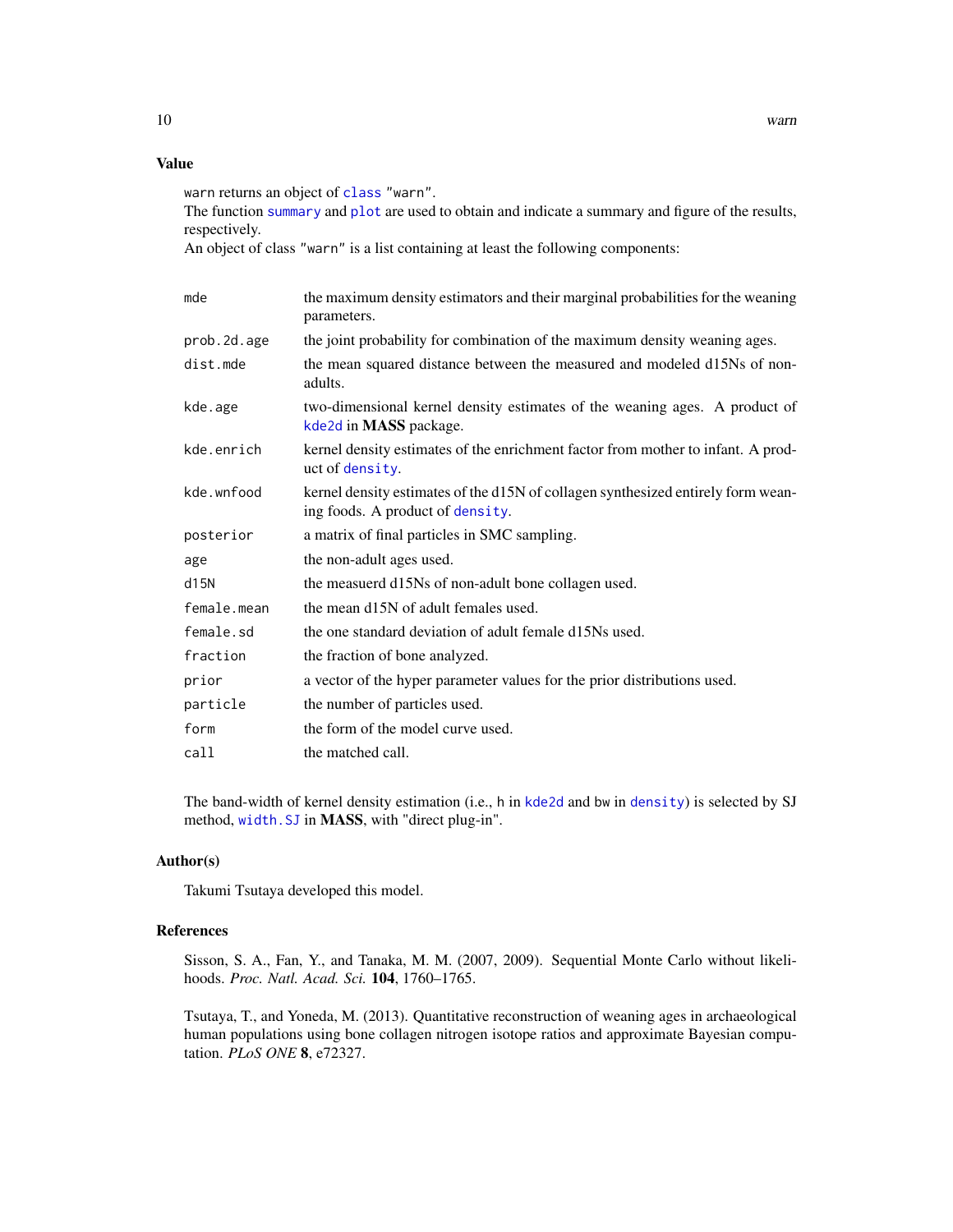#### <span id="page-10-0"></span>warnCI 11

# See Also

[WARN](#page-1-1), [warnCI](#page-10-1), [warnProb](#page-14-1), [summary.warn](#page-5-1), [plot.warn](#page-2-1)

# Examples

```
## Data from the Lerna population.
nonadult <- subset(lerna, lerna$age <= 10)
adult <- subset(lerna, lerna$age > 17)
female <- subset(adult, adult$sex == "f")
## Calculate maximum density estimators using ABC.
warn.lerna <- warn(
  age = nonadult$age,
  d15N = nonadult$d15N,female.mean = mean(female$d15N),
  num.particle = 500,
  female.sd = sd(female$d15N),
  prior = c(0.2, 0.2, 1.6, 0.2, 2.5, 0.2, 8.1, 0.2, 0, 0.7),
  tolerances = c(1.5, 0.7)## Indicate summary.
summary(warn.lerna)
## Plot.
plot(warn.lerna)
## Plot with adult mean.
plot(warn.lerna,
  hline.adult = TRUE,
  adult.mean = mean(adult$d15N),
  adult.sd = sd(adult$d15N),
```
is.female = FALSE)

<span id="page-10-1"></span>warnCI *Calculate credible intervals for posterior probability of the weaning parameters*

### Description

warnCI calculate credible intervals (CIs) of posterior probabilities under a given class "warn" object and a given threshold of CIs.

#### Usage

```
## Default S3 method:
warnCI(object, threshold = 0.95)
```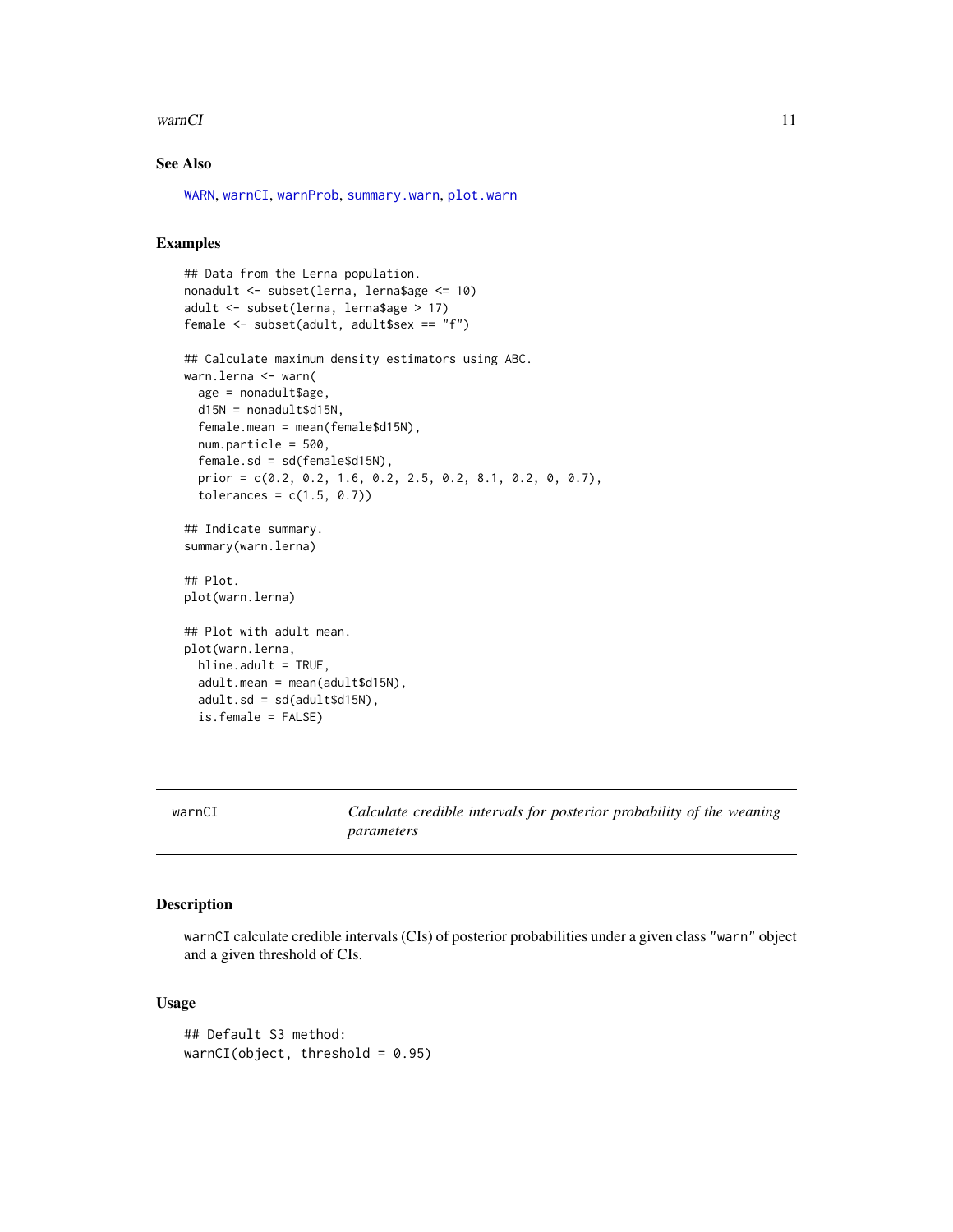#### <span id="page-11-0"></span>Arguments

| object    | an object of class "warn".                                                                                                                                                                                                                                                                                                                                                                             |
|-----------|--------------------------------------------------------------------------------------------------------------------------------------------------------------------------------------------------------------------------------------------------------------------------------------------------------------------------------------------------------------------------------------------------------|
| threshold | numeric scalar or vector giving the threshold of CI for posterior probabilities of<br>weaning ages, nitrogen isotope ratios (d15Ns) of enrichment factor, and d15Ns<br>of collagen derived entirely from weaning foods. Minimum range with over<br>(threshold $*$ 100)% of summed posterior probability is calculated. If scalar is<br>given, value is repeated. Values between 0 and 1 must be given. |

# Details

warnCI calculates minimum ranges with over (threshold  $*100%$  of summed posterior probability of the weaning parameters. Posterior probabilities are represented as the product of kernel density estimation performed in [warn](#page-7-1). CIs of weaning ages are obtained from two-dimensional probability distribution, and those of d15Ns of enrichment factor and collagen derived entirely from weaning foods are from one-dimensional. Posterior probability distributions with multiple notable peaks are not supported by warnCI.

# Value

warnCI returns an object of [class](#page-0-0) "warnCI" which is a subclass of "warn". The function [plot](#page-0-0) is used to indicate figures of the results. An object of class "warnCI" has following list components in addition to those succeeded from "warn":

| ci.age       | a list containing the CIs for the combination of 11 and 12, and its summed poste-<br>rior probability.                                 |
|--------------|----------------------------------------------------------------------------------------------------------------------------------------|
| ci.enrich    | a list containing the CI for the d15N-enrichment from mother to infant, and its<br>summed posterior probability.                       |
| ci.wnfood    | a list containing the CI for the d15N value of collagen derived entirelly from<br>weaning foods, and its summed posterior probability. |
| ci.threshold | a vector showing the thresholds used to calculate the CIs.                                                                             |

# Author(s)

Takumi Tsutaya developed this model.

# References

Tsutaya, T., and Yoneda, M. (2013). Quantitative reconstruction of weaning ages in archaeological human populations using bone collagen nitrogen isotope ratios and approximate Bayesian computation. *PLoS ONE* 8, e72327.

## See Also

[WARN](#page-1-1), [warn](#page-7-1), [warnProb](#page-14-1), [plot.warnCI](#page-3-1)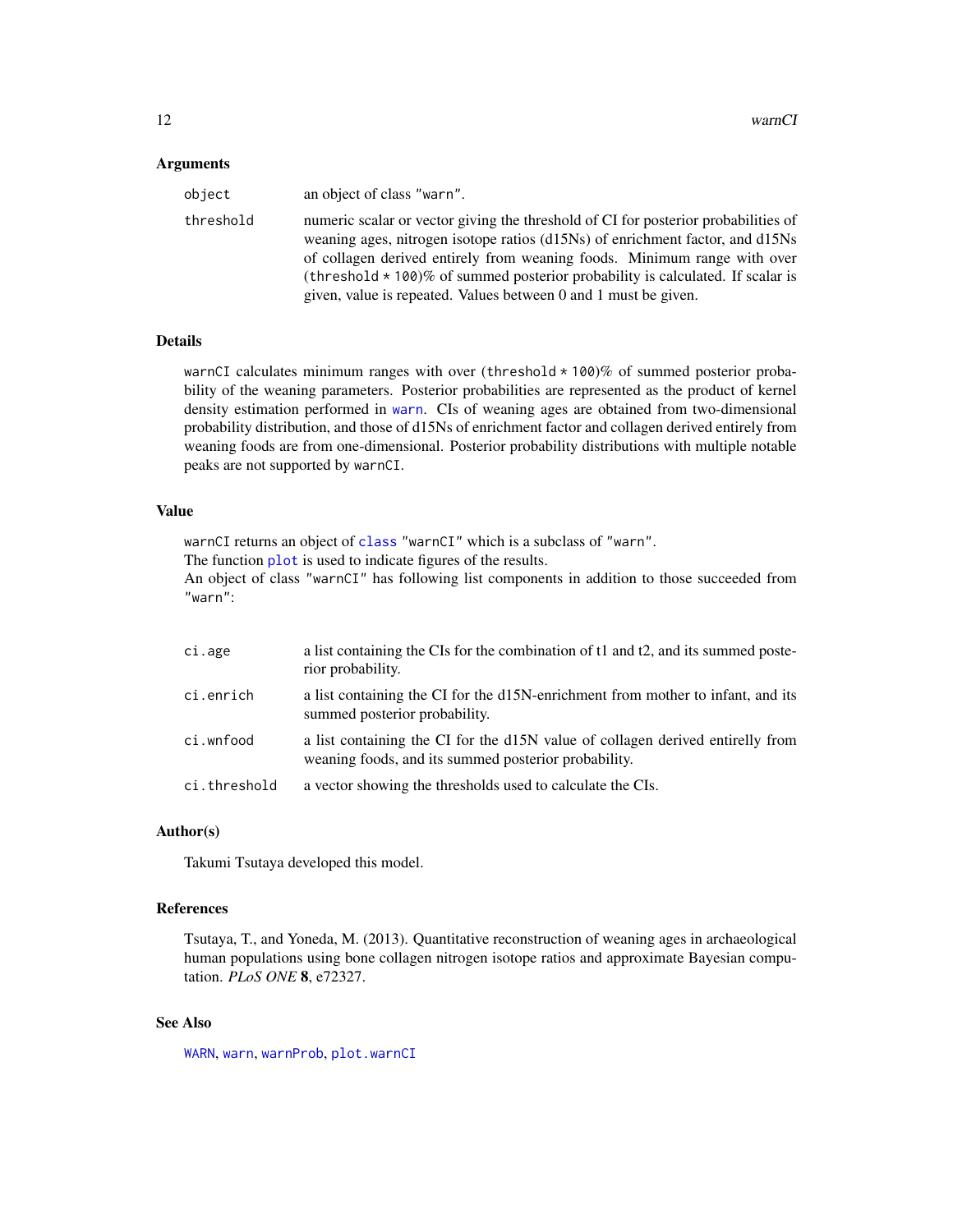# <span id="page-12-0"></span>warnOptim 13

# Examples

```
## Data from the Lerna population.
nonadult <- subset(lerna, lerna$age <= 10)
adult <- subset(lerna, lerna$age > 17)
female <- subset(adult, adult$sex == "f")
## Calculate maximum density estimators using ABC.
warn.lerna <- warn(
  age = nonadult$age,
  d15N = nonadult$d15N,female.mean = mean(female$d15N),
  num.particle = 500,
  female.sd = sd(female$d15N),
  prior = c(0.2, 0.2, 1.6, 0.2, 2.5, 0.2, 8.1, 0.2, 0, 0.7),
  tolerances = c(1.5, 0.7)## Calculate over (>=) 50% CIs.
warn.lerna.50ci <- warnCI(warn.lerna, 0.50)
## Indicate result.
warn.lerna.50ci
## Plot.
plot(warn.lerna.50ci, "age")
plot(warn.lerna.50ci, "enrich")
```
<span id="page-12-1"></span>warnOptim *Optimize the weaning parameters*

# **Description**

warnOptim optimzes the weaning parameters for a given skeletal population. This function can be preliminaly used in order to set efficient priors of the weaning parameters.

# Usage

```
## Default S3 method:
warnOptim(age, d15N, female.mean,
  fraction = "collagen",
  par.initial = c(0.5, 3, 1.9, female.mean),
  form = "parabolic", \ldots)
```
# Arguments

age a vector of estimated ages of non-adult skeletons. Ages greater than 10 years are not allowed.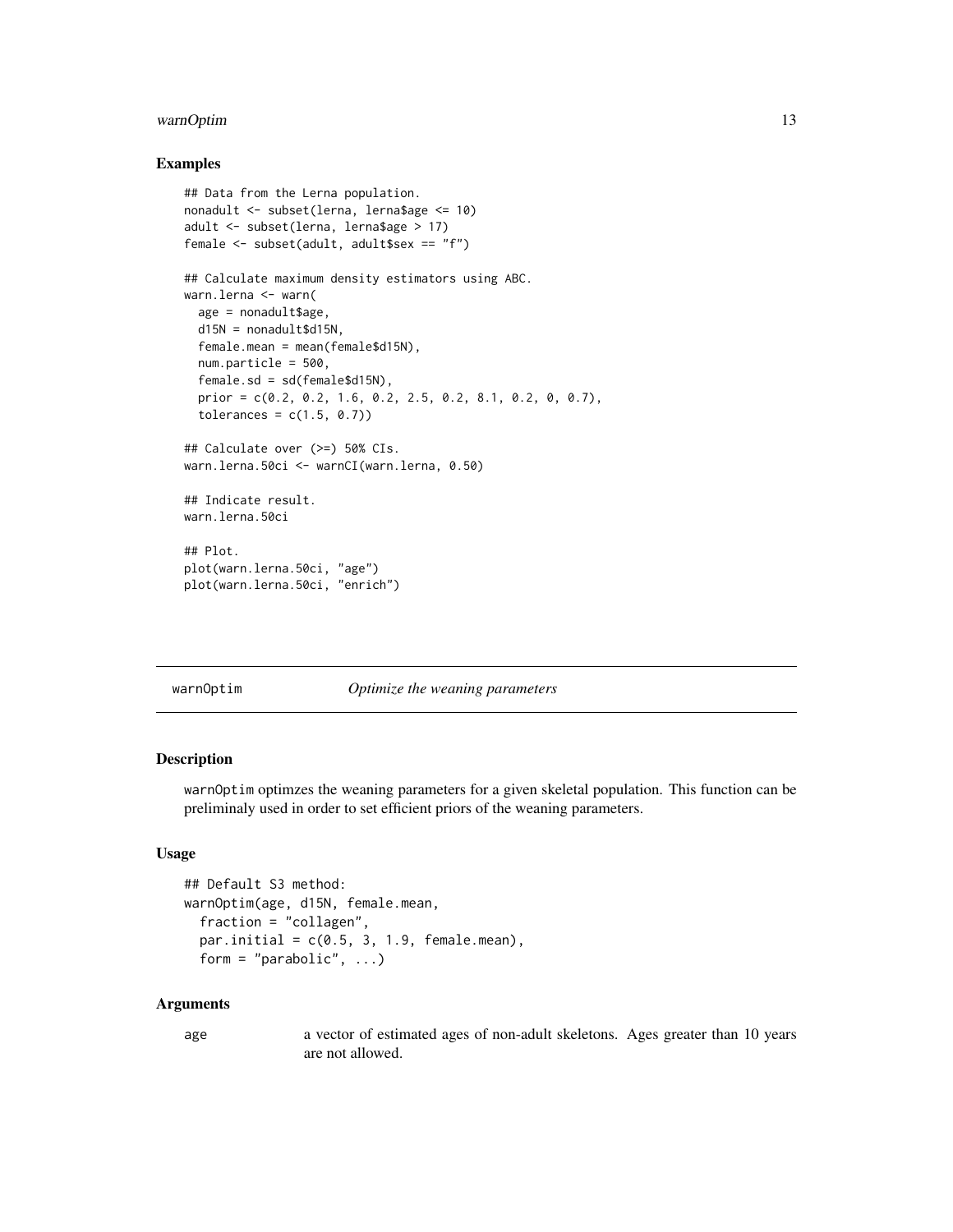<span id="page-13-0"></span>

| d15N        | a vector of bone collagen nitrogen isotope ratio (d15N) of non-adult skeletons.<br>Other geochemical values (e.g., d18O, Sr/Ca, and Ba/Ca) can be used with this<br>argument. |
|-------------|-------------------------------------------------------------------------------------------------------------------------------------------------------------------------------|
| fraction    | fraction of bone analyzed. The allowed values are collagen and mineral.                                                                                                       |
| par.initial | a vector of the initial parameter values for optimizetion: t1, t2, enrichment, and<br>weaning food, in sequence. The values are succeeded to the par arguments of<br>optim.   |
| female.mean | the mean d15N (or other geochemical value) of adult females, single value.                                                                                                    |
| form        | form of the model curve for the weaning process. The allowed values are<br>"linear", "parabolic" (the default), "reverse", and "sigmoid".                                     |
| $\ddots$    | additional argunemts passed to optim.                                                                                                                                         |

# Details

The warnOptim calculates the weaning parameters (i.e., weaning ages, enrichment factor, and d15N of bone collagen synthesized entirely from the weaning foods), which minimize the mean squared distance between the measured and modeled d15Ns using [optim](#page-0-0). Result of this function is just a rough indication and initial parameter dependent, and can be preliminaly used in order to set efficient priors of the weaning parameters.

#### Value

warnOptim directly returns a result list of [optim](#page-0-0).

#### See Also

[WARN](#page-1-1), [warn](#page-7-1), [warnCI](#page-10-1), [warnProb](#page-14-1)

# Examples

```
## Data from the Lerna population.
nonadult <- subset(lerna, lerna$age <= 10)
adult <- subset(lerna, lerna$age > 17)
female <- subset(adult, adult$sex == "f")
## Simple optimization without probability.
(opt.lerna <- warnOptim(
 age = nonadult$age,
 d15N = nonadult$d15N,female.mean = mean(female$d15N),
 control = list(maxit = 10000, ndeps = 1e-2, reltol = 1e-7)))
```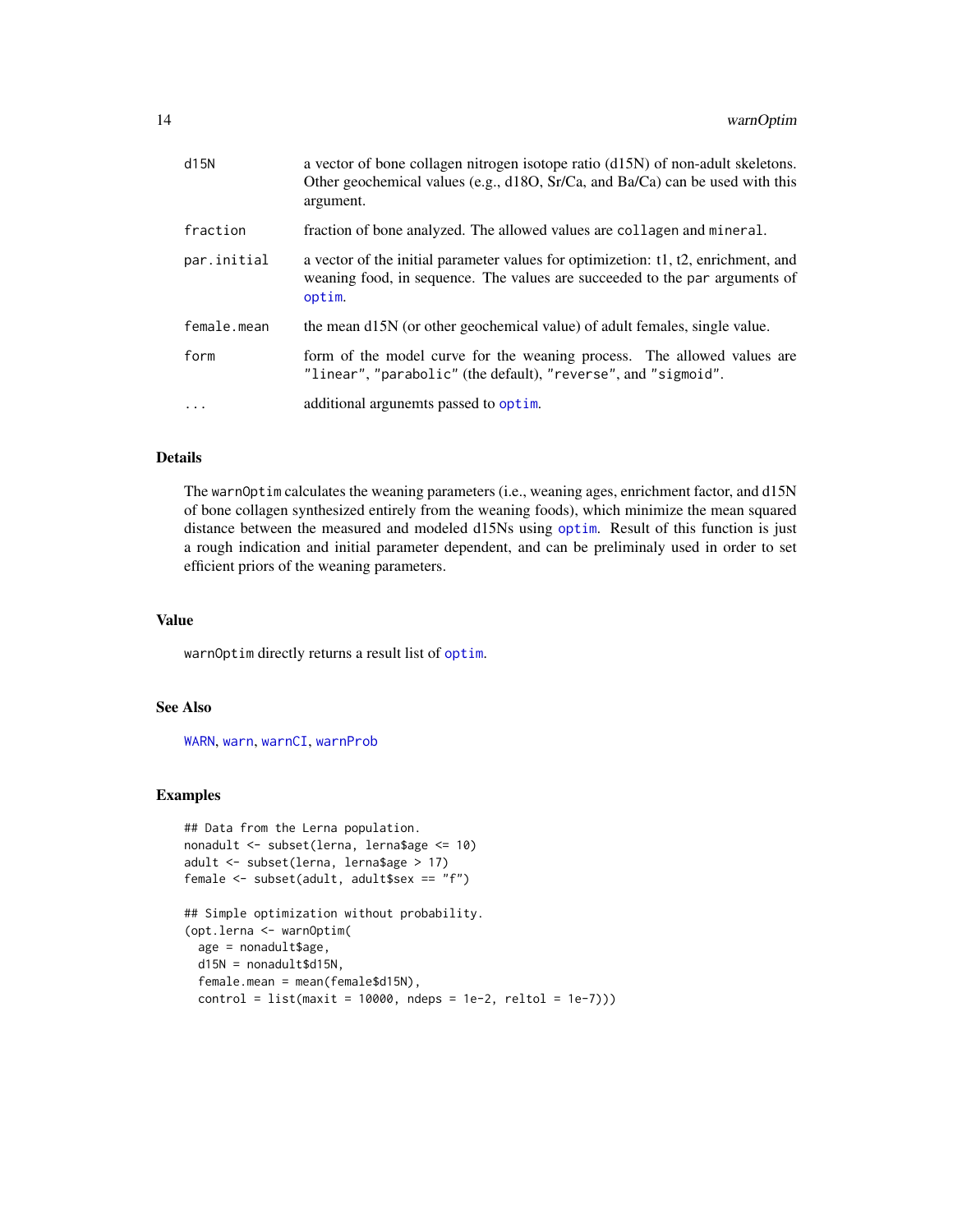<span id="page-14-1"></span><span id="page-14-0"></span>

# Description

warnProb calculate posterior probabilities under a given class "warn" object and a given parameter range.

#### Usage

```
## Default S3 method:
warnProb(object, weaning.par = "age", range.x, range.y = NA)
```
# Arguments

| object           | an object of class "warn".                                                                                                                                                                                                                                                                                                                |
|------------------|-------------------------------------------------------------------------------------------------------------------------------------------------------------------------------------------------------------------------------------------------------------------------------------------------------------------------------------------|
| weaning.par      | character for the intended weanig parameter. The allowed values are "age" (the<br>default), "enrich", and "wnfood".                                                                                                                                                                                                                       |
| range.x, range.y | numeric vectors of length 2, giving the range of the intended weanig parame-<br>ters. For example, range x corresponds to the age at the start of weaning if<br>weaning.par = "age". range.y is used only if weaning.par = "age", and cor-<br>responds to the age at the end of weaning. Fractional point lower than e-002 is<br>rounded. |

# Details

warnProb calculates posterior probability of the weaning parameter that ranges between designated range. Parameter distribution is represented as the product of kernel density estimation performed in [warn](#page-7-1). Weaning ages are estimated from two-dimensional probability distribution, and nitrogen isotope ratios (d15Ns) of enrichment factor and weaning food derived collagen are from one-dimensional.

#### Value

warnProb returns an object of [class](#page-0-0) "warnProb" which is a subclass of "warn".

The functions [summary](#page-0-0) and [plot](#page-0-0) are used to obtain and indicate a summary and figure of the results, respectively.

An object of class "warnProb" at least has following list components in addition to those succeeded from "warn":

| probability | posterior probability of parameter that range between the designated range. |
|-------------|-----------------------------------------------------------------------------|
| range       | a vector giving the range of the intended weanig parameter.                 |
| weaning.par | a character indicating the weaning parameter used.                          |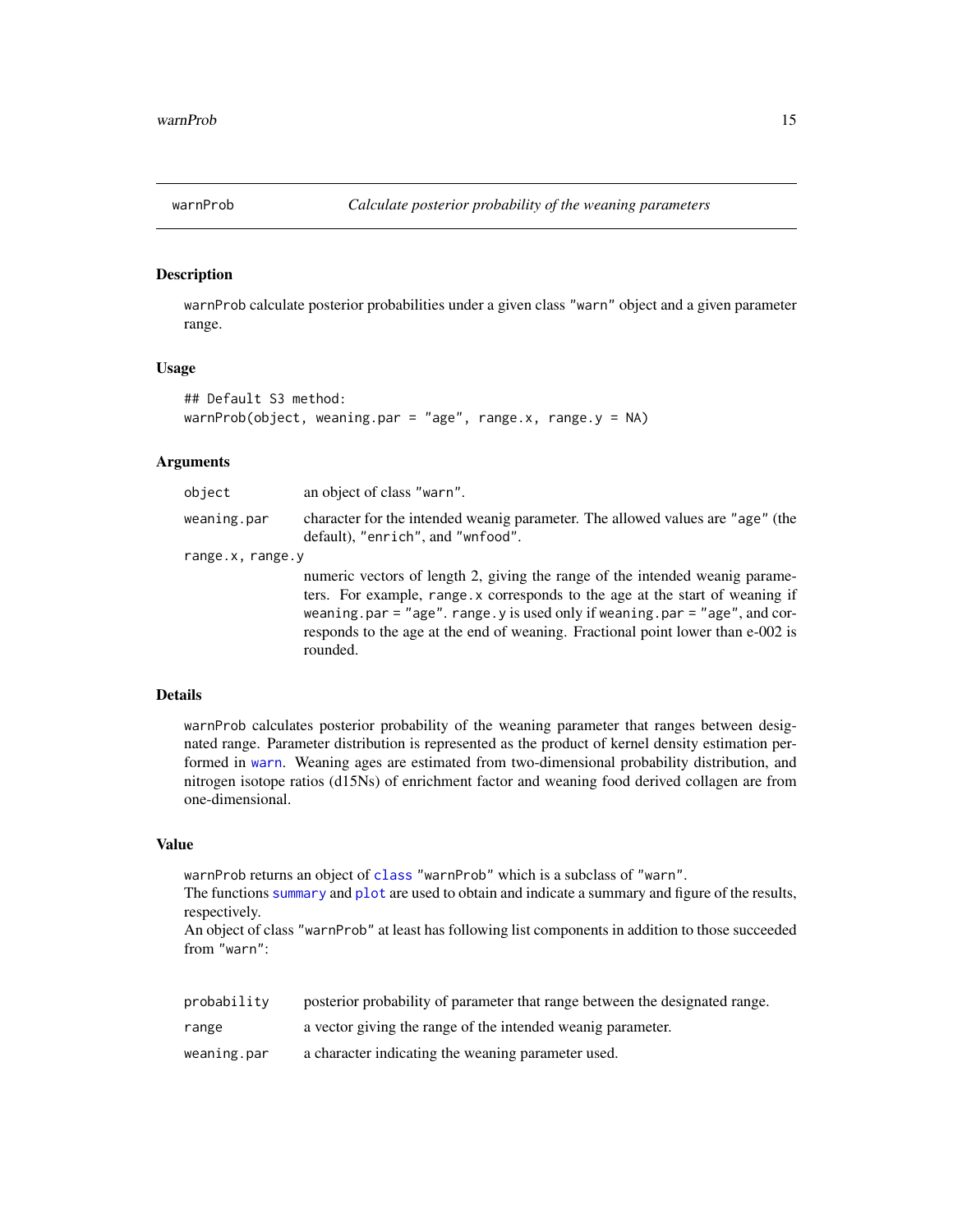# <span id="page-15-0"></span>Author(s)

Takumi Tsutaya developed this model.

#### References

Tsutaya, T., and Yoneda, M. (2013). Quantitative reconstruction of weaning ages in archaeological human populations using bone collagen nitrogen isotope ratios and approximate Bayesian computation. *PLoS ONE* 8, e72327.

# See Also

[WARN](#page-1-1), [warn](#page-7-1), [warnCI](#page-10-1), [summary.warnProb](#page-6-1), [plot.warnProb](#page-4-1)

# Examples

```
## Data from the Lerna population.
nonadult <- subset(lerna, lerna$age <= 10)
adult <- subset(lerna, lerna$age > 17)
female <- subset(adult, adult$sex == "f")
## Calculate maximum density estimators using ABC.
warn.lerna <- warn(
  age = nonadult$age,
  d15N = nonadult$d15N,female.mean = mean(female$d15N),
  num.particle = 500,
  female.sd = sd(female$d15N),
  prior = c(0.2, 0.2, 1.6, 0.2, 2.5, 0.2, 8.1, 0.2, 0, 0.7),
  tolerances = c(1.5, 0.7)## Calculate probabilities for a given parameter range.
warnprob.age <- warnProb(warn.lerna, "age", c(0.0, 1.1), c(0.8, 2.3))
warnprob.enrich <- warnProb(warn.lerna, "enrich", c(1.5, 3.5))
warnprob.wnfood <- warnProb(warn.lerna, "wnfood", c(7.3, 8.8))
## Indicate summary.
summary(warnprob.age)
summary(warnprob.enrich)
## Plot.
plot(warnprob.age)
plot(warnprob.wnfood)
## Plot with image.
plot(warnprob.age, is.image = TRUE)
```